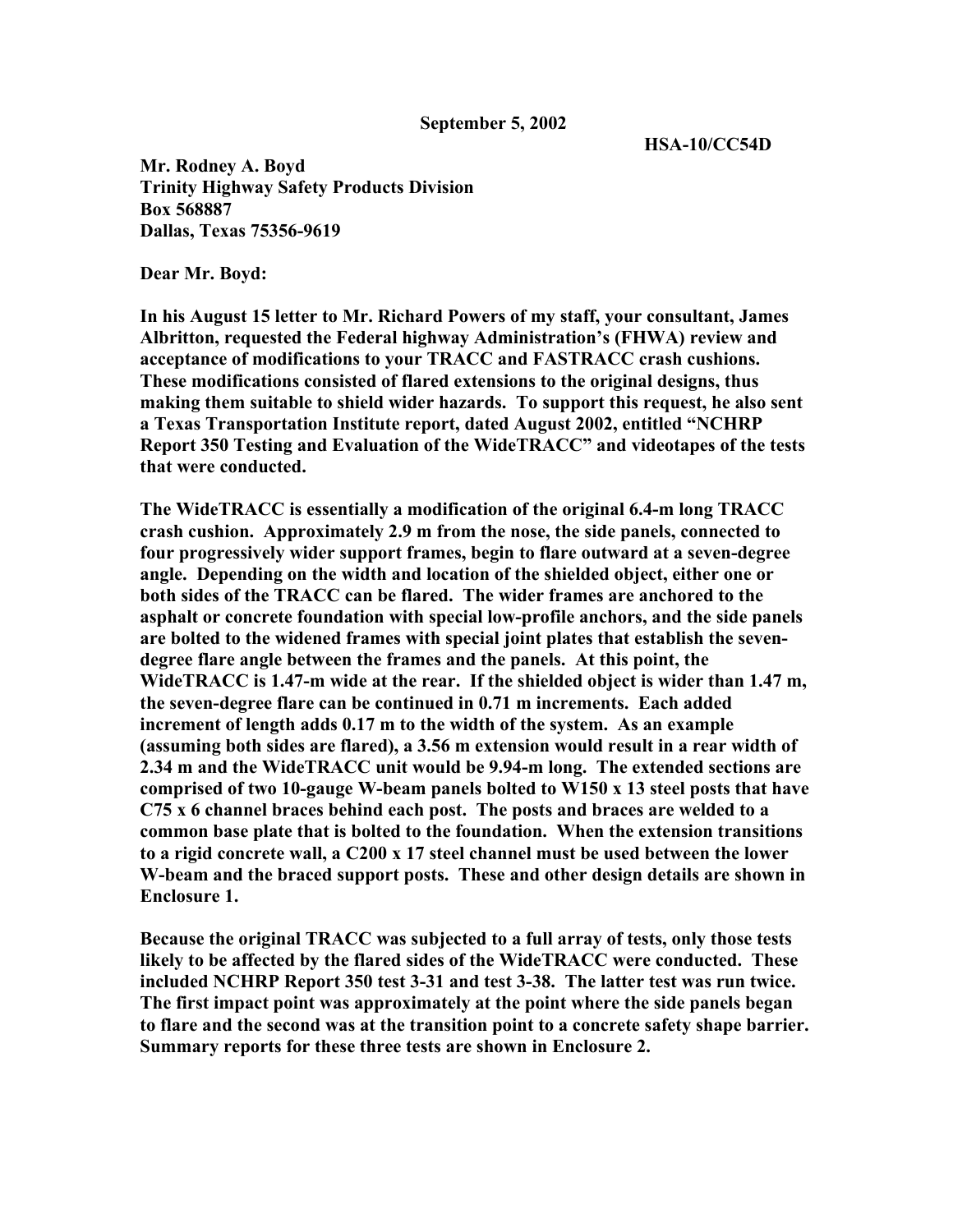**Based on the information you provided, I agree that the WideTRACC, as described above and as shown in Enclosure 2, may be considered a test level 3 crash cushion and used on the National Highway System (NHS) when its use is acceptable to the contracting agency. Since it is a proprietary device, the conditions listed in Title 23, Code of Federal Regulations, Section 635.411 apply to its use on Federal-aid projects, except exempt, non-NHS projects.** 

**I also agree that the wider design can be applied to your FASTRACC attenuator, which met NCHRP Report 350 evaluation criteria for test 3-31 (head-on impact with the 2000-kg pickup truck) at an impact speed of 112.3 km/h. When applied to the FASTRACC, the flared panels begin at the same location relative to the nose of the attenuator, but five progressively wider support frames must be used in advance of any transition section. Since only test 3-31 was run at the higher impact speed, there is no assurance that either version of the FASTRACC will meet NCHRP Report 350 evaluation criteria for a test level 3 (TL-3) attenuator at impact speeds greater than 100 km/h for any of the other impact conditions included in the Report 350 test matrix for crash cushions.** 

 **Sincerely yours,** 

 **(original signed by Carol H. Jacoby)** 

 **Carol H. Jacoby, P.E. Director, Office of Safety Design** 

**2 Enclosures**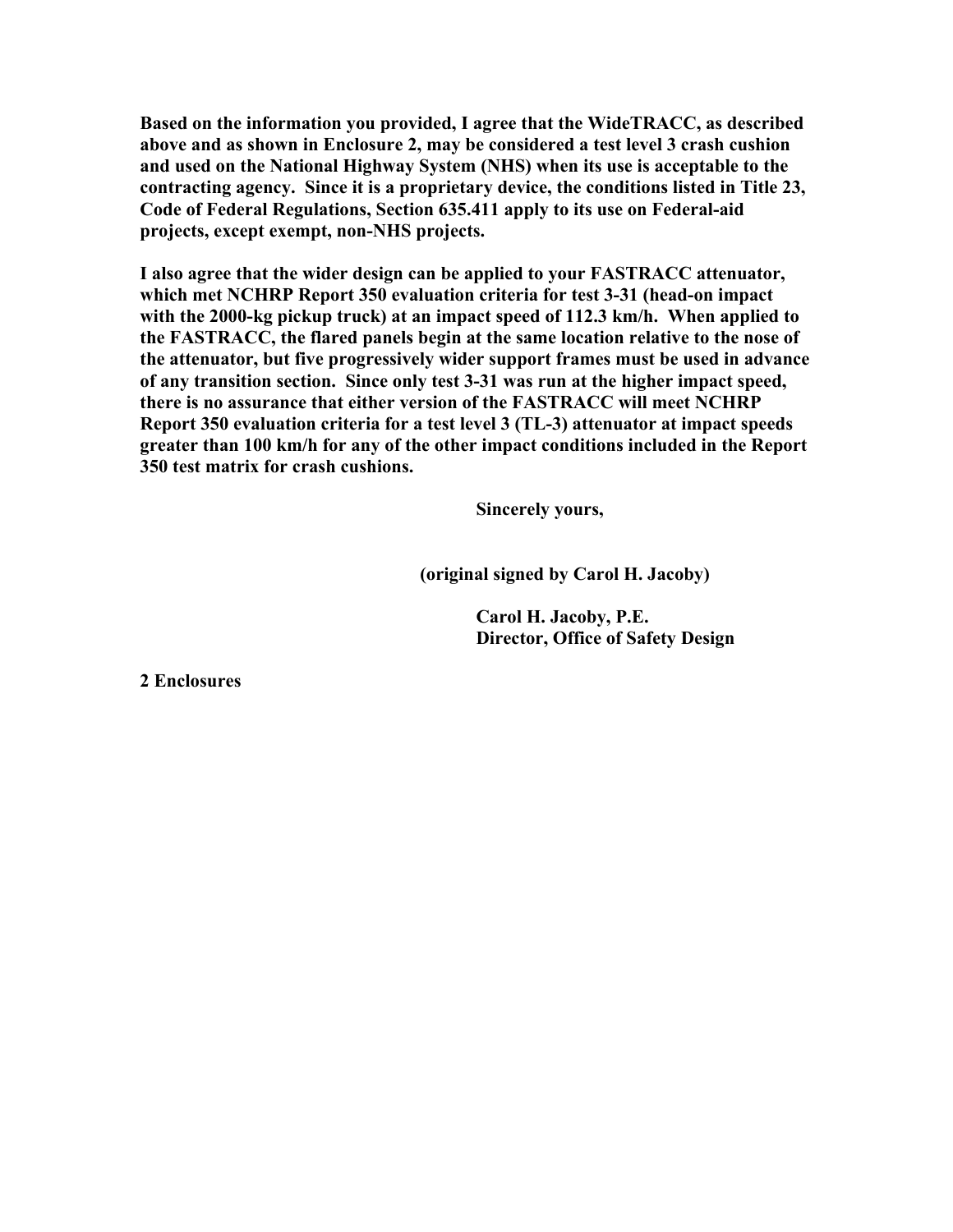

Figure 1. Details of the WIDETRACC used for tests 400001-WTR6 and WTR9 (redirection test, *NCHRP Report 350* test 3-38).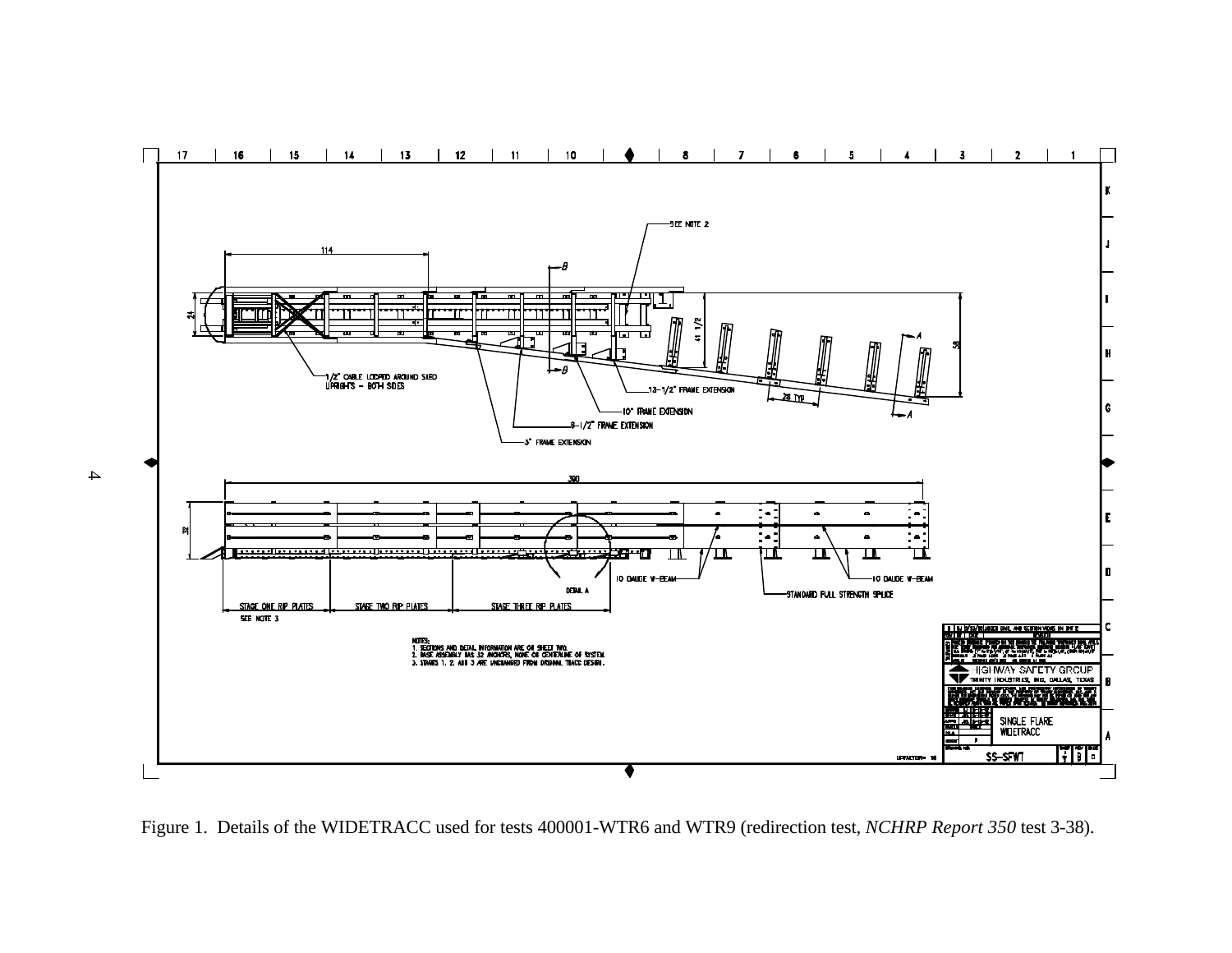

Figure 1. Details of the WIDETRACC used for tests 400001-WTR6 and WTR9 (redirection test, *NCHRP Report 350* test 3-38) (continued).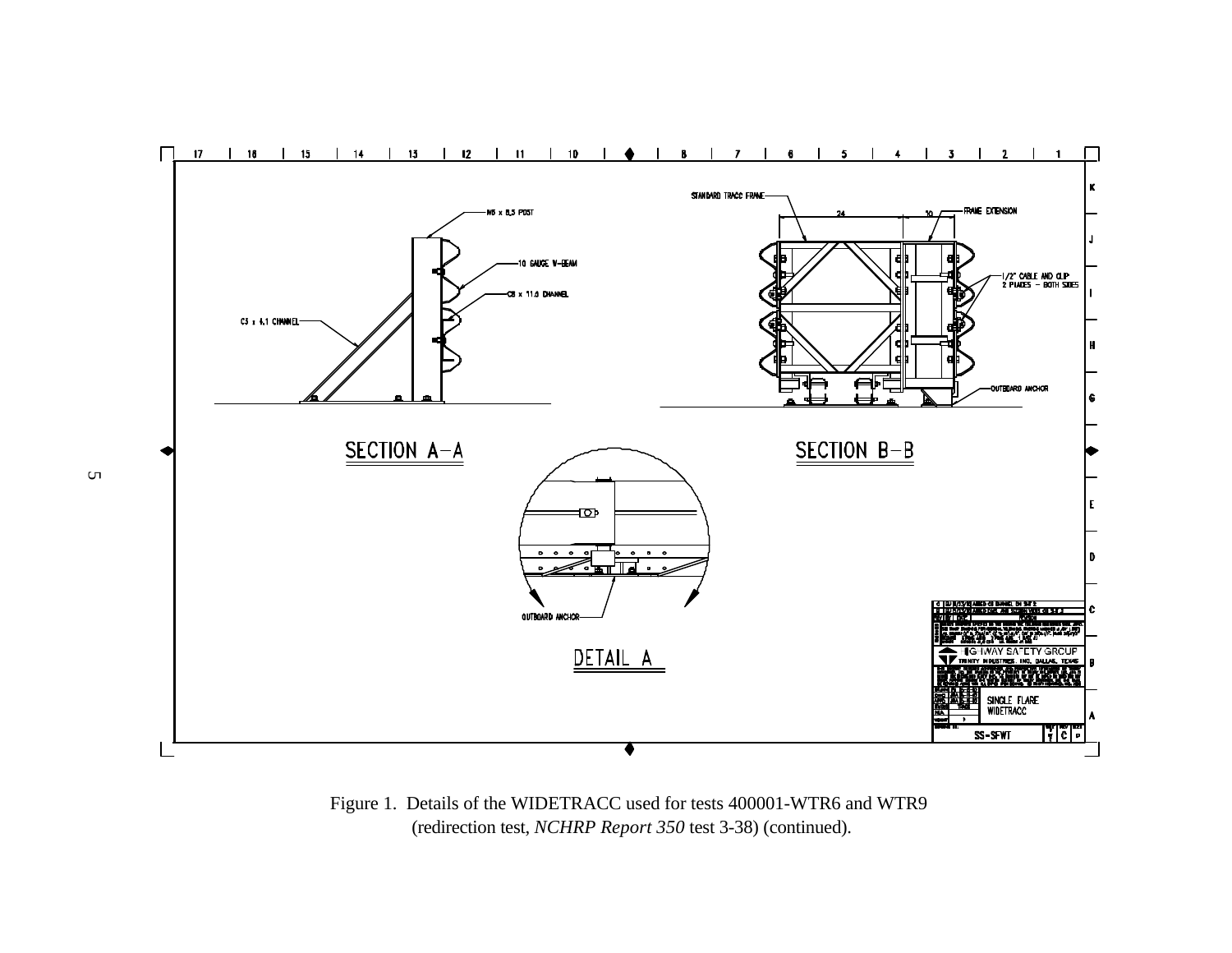

Figure 2. Details of the WIDETRACC for test 400001-WTR7 (end-on test, *NCHRP Report 350* test 3-31).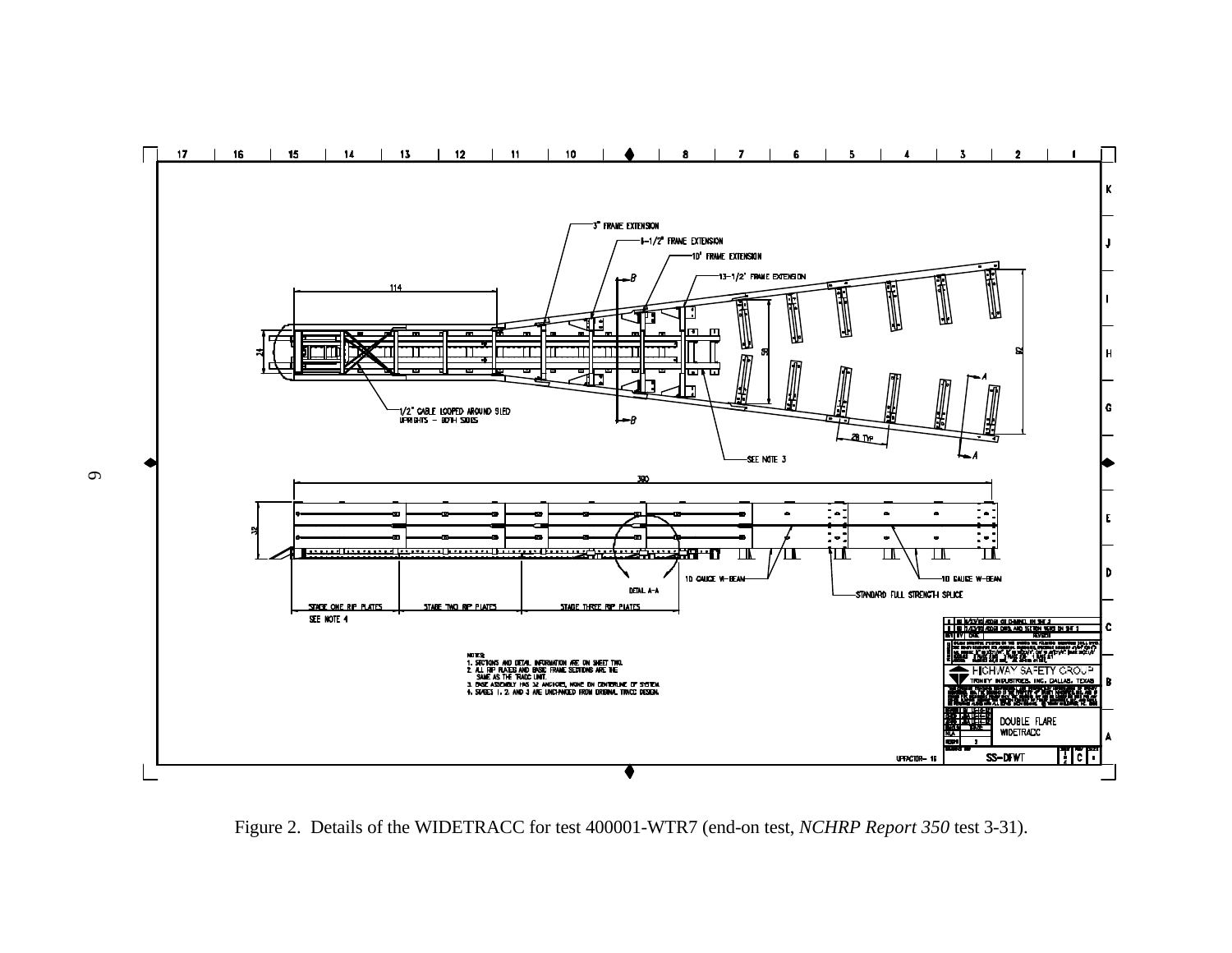

Figure 2. Details of the WIDETRACC for test 400001-WTR7 (end-on test, *NCHRP Report 350* test 3-31) (continued).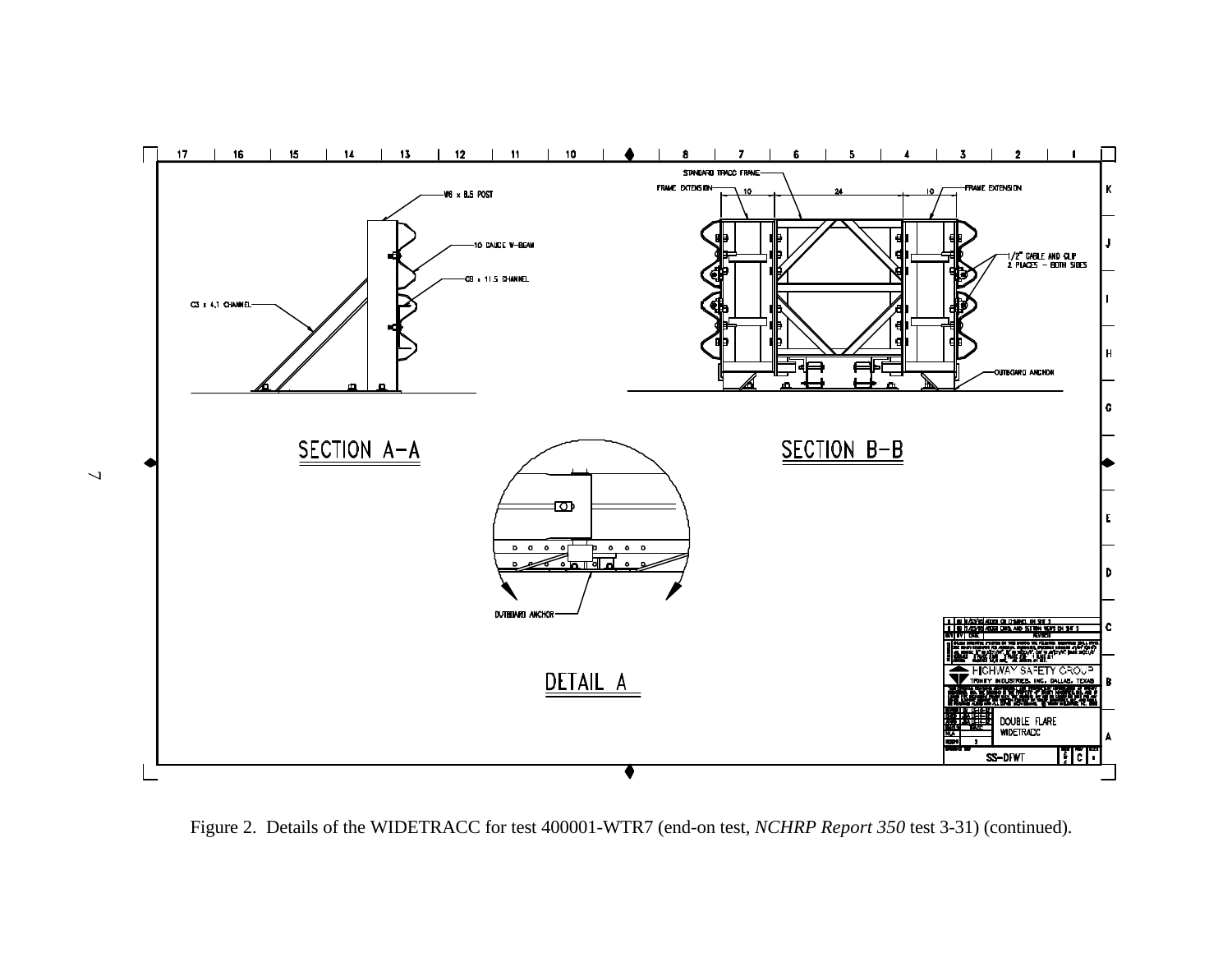

Figure 3. Details of the WIDETRACC transition to safety-shaped CMB used for test 400001-WTR9.

 $\circ$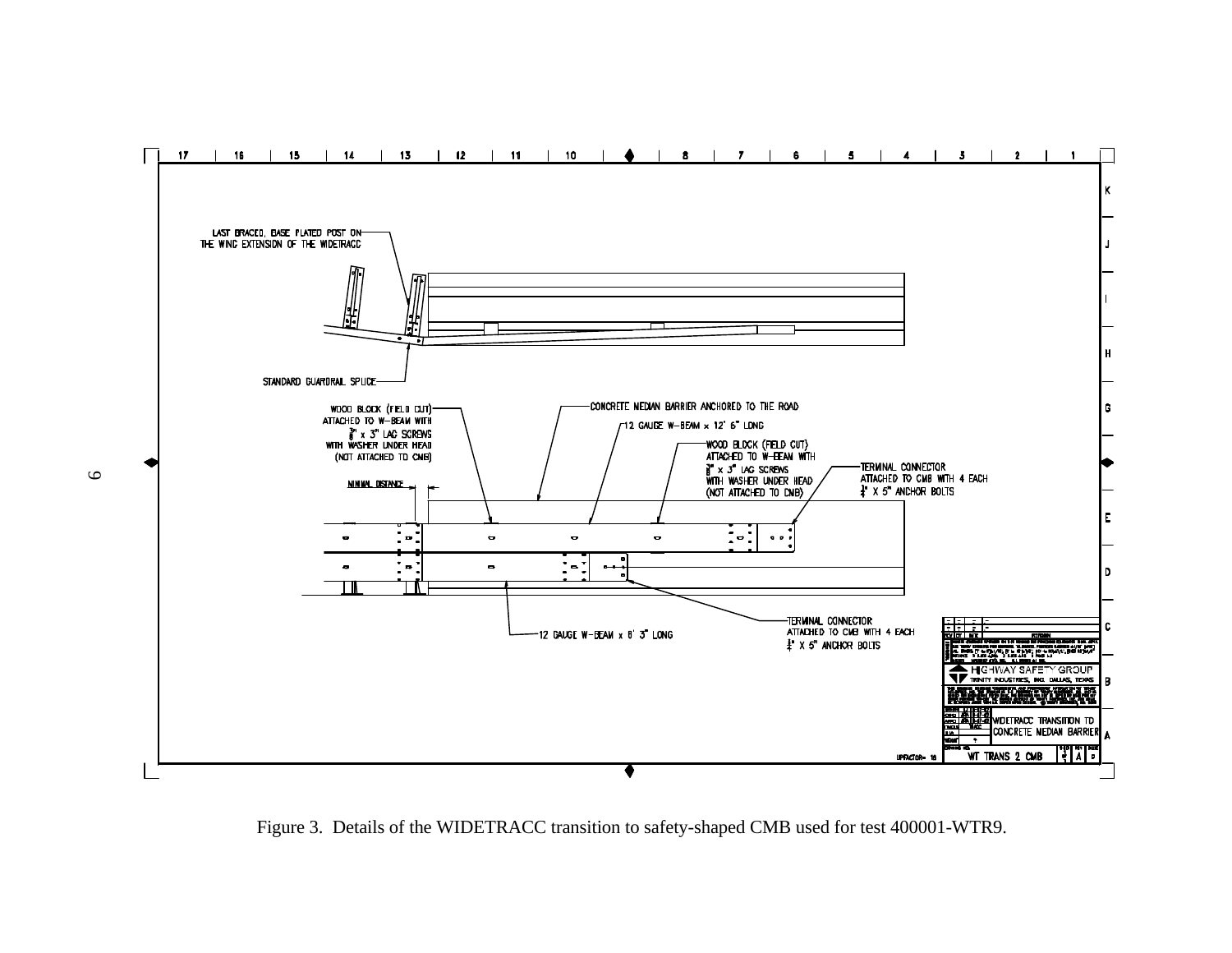

| Date 05/08/02                            |                                                                       | Exit Co     |
|------------------------------------------|-----------------------------------------------------------------------|-------------|
| <b>Test Article</b>                      |                                                                       | <b>Spee</b> |
| Type Crash Cushion                       |                                                                       | Angle       |
| Name WIDETRACC                           |                                                                       | Occupa      |
| Installation Length $(m)$ 9.9            |                                                                       | Impa        |
|                                          | Material or Key Elements Guidance Tracks, Impact "Sled", Steel        | x-c         |
|                                          | Frames And W-Beam Fender Panels                                       | $V - C$     |
|                                          | <b>Soil Type and Condition</b> Concrete Footing with Chemical Anchors | THIV        |
| <b>Test Vehicle</b>                      |                                                                       | Ridec       |
| Type Production                          |                                                                       | x-c         |
| Designation $\ldots \ldots \ldots$ 2000P |                                                                       | $V - C$     |
|                                          | Model  1998 Chevrolet 2500 Pickup                                     | PHD (       |
| Mass (kg)                                |                                                                       | ASI         |
| Curb 2110                                |                                                                       | Max.        |
| Test Inertial  2044                      |                                                                       | x-c         |
| Dummy $N/A$                              |                                                                       | $V - C$     |
| Gross Static  2044                       |                                                                       | z-c         |

37

| Speed (km/h) 100.0           |        |
|------------------------------|--------|
|                              | 0.0    |
| <b>Exit Conditions</b>       |        |
| Speed $(km/h)$               | 8.2    |
| Angle $(\text{deg})$         | 3.6    |
| <b>Occupant Risk Values</b>  |        |
| Impact Velocity (m/s)        |        |
| x-direction                  | 8.9    |
| y-direction                  | 0.2    |
| THIV (km/h) 32.0             |        |
| Ridedown Accelerations (q's) |        |
| x-direction  -14.7           |        |
| y-direction                  | 4.2    |
| $PHD(g's)$                   | 14.7   |
|                              | 0.95   |
| Max. 0.050-s Average (g's)   |        |
| x-direction  -11.2           |        |
| y-direction                  | 1.4    |
| z-direction                  | $-4.1$ |

| Dynamic                                     | 4.71             |
|---------------------------------------------|------------------|
| Permanent  4.62                             |                  |
| Max. Extension of Fenders 0.65 (right side) |                  |
|                                             | 0.59 (left side) |
| Vehicle Damage                              |                  |
| Exterior                                    |                  |
| VDS 12FC1                                   |                  |
| CDC 12FCEW1                                 |                  |
| <b>Maximum Exterior</b>                     |                  |
| Vehicle Crush $(mm)$ 375                    |                  |
| Interior                                    |                  |
| OCDI  FS0000000                             |                  |
| Max. Occ. Compart.                          |                  |
| Deformation (mm)  None                      |                  |
| Post-Impact Behavior                        |                  |
| (during 1.0 s after impact)                 |                  |
| Max. Yaw Angle (deg) $\dots$ . -4.8         |                  |
| Max. Pitch Angle $(\text{deg})$ -6.7        |                  |
| Max. Roll Angle $deg)$ -2.7                 |                  |
|                                             |                  |
|                                             |                  |

Figure 21. Summary of results for test 400001-WTR7, *NCHRP Report 350* test 3-31.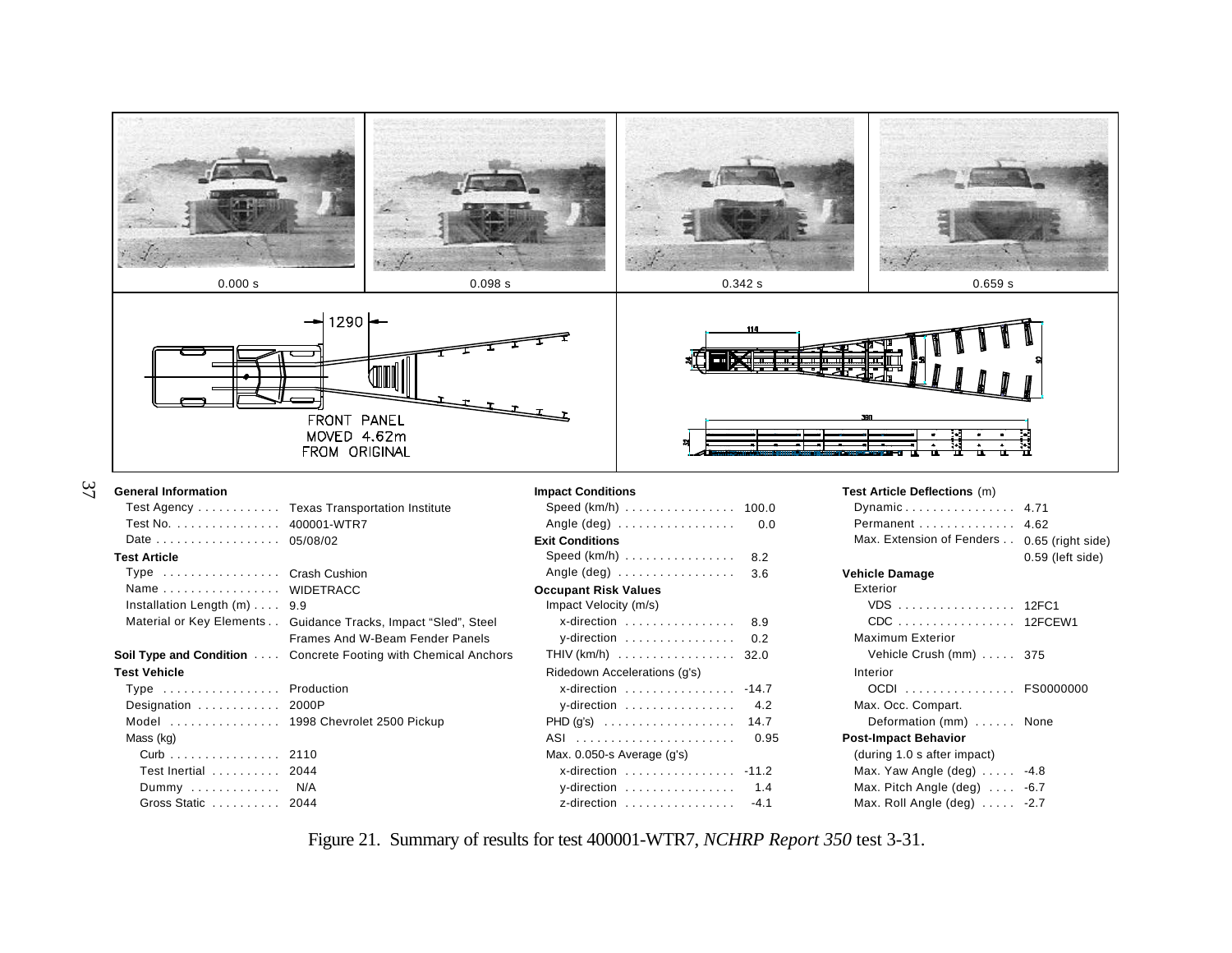

**Soil Type and Condition** .... Concrete Footing with Chemical Anchors

## **Test Vehicle**

25

| Type $\ldots \ldots \ldots \ldots \ldots$ Production<br>Designation  2000P |                                   |
|----------------------------------------------------------------------------|-----------------------------------|
|                                                                            |                                   |
|                                                                            | Model  1998 Chevrolet 2500 Pickup |
| Mass (kg)                                                                  |                                   |
| Curb 2154                                                                  |                                   |
| Test Inertial 2042                                                         |                                   |
| Dummy $N/A$                                                                |                                   |
| Gross Static 2042                                                          |                                   |

Material or Key Elements . . Guidance Tracks, Impact "Sled", Steel

Frames And W-Beam Fender Panels

| Speed (Km/h) 100.6                             |         |
|------------------------------------------------|---------|
| Angle (deg)  20.2                              |         |
| xit Conditions                                 |         |
| Speed (km/h) 75.5                              |         |
| Angle (deg)  16.5                              |         |
| <b>ccupant Risk Values</b>                     |         |
| Impact Velocity (m/s)                          |         |
| x-direction $\ldots \ldots \ldots \ldots$ 7.1  |         |
| y-direction                                    | 8.7     |
| THIV $(km/h)$ 39.3                             |         |
| Ridedown Accelerations (g's)                   |         |
| x-direction                                    | $-10.2$ |
| $y$ -direction                                 | 11.9    |
|                                                | 15.3    |
|                                                | 1.86    |
| Max. 0.050-s Average (g's)                     |         |
| x-direction  -10.9                             |         |
| y-direction $\ldots \ldots \ldots \ldots$ 14.3 |         |
| z-direction                                    | $-8.4$  |

| Dynamic 0.11                    |         |
|---------------------------------|---------|
| Permanent 0.11                  |         |
| Vehicle Overhang  0.59          |         |
| <b>Vehicle Damage</b>           |         |
| Exterior                        |         |
| VDS 11FL3                       |         |
| CDC 11FLEW3                     |         |
| <b>Maximum Exterior</b>         |         |
| Vehicle Crush (mm)  480         |         |
| Interior                        |         |
| OCDI  LF1113000                 |         |
| Max. Occ. Compart.              |         |
| Deformation (mm) $\ldots$ . 102 |         |
| <b>Post-Impact Behavior</b>     |         |
| (during 1.0 s after impact)     |         |
| Max. Yaw Angle $(\text{deg})$   | 57.3    |
| Max. Pitch Angle $deg)$ -14.0   |         |
| Max. Roll Angle (deg)           | $-35.1$ |
|                                 |         |

Figure 14. Summary of results for test 400001-WTR6, *NCHRP Report 350* test 3-38

(with critical impact point as specified by Exodyne and FHWA).